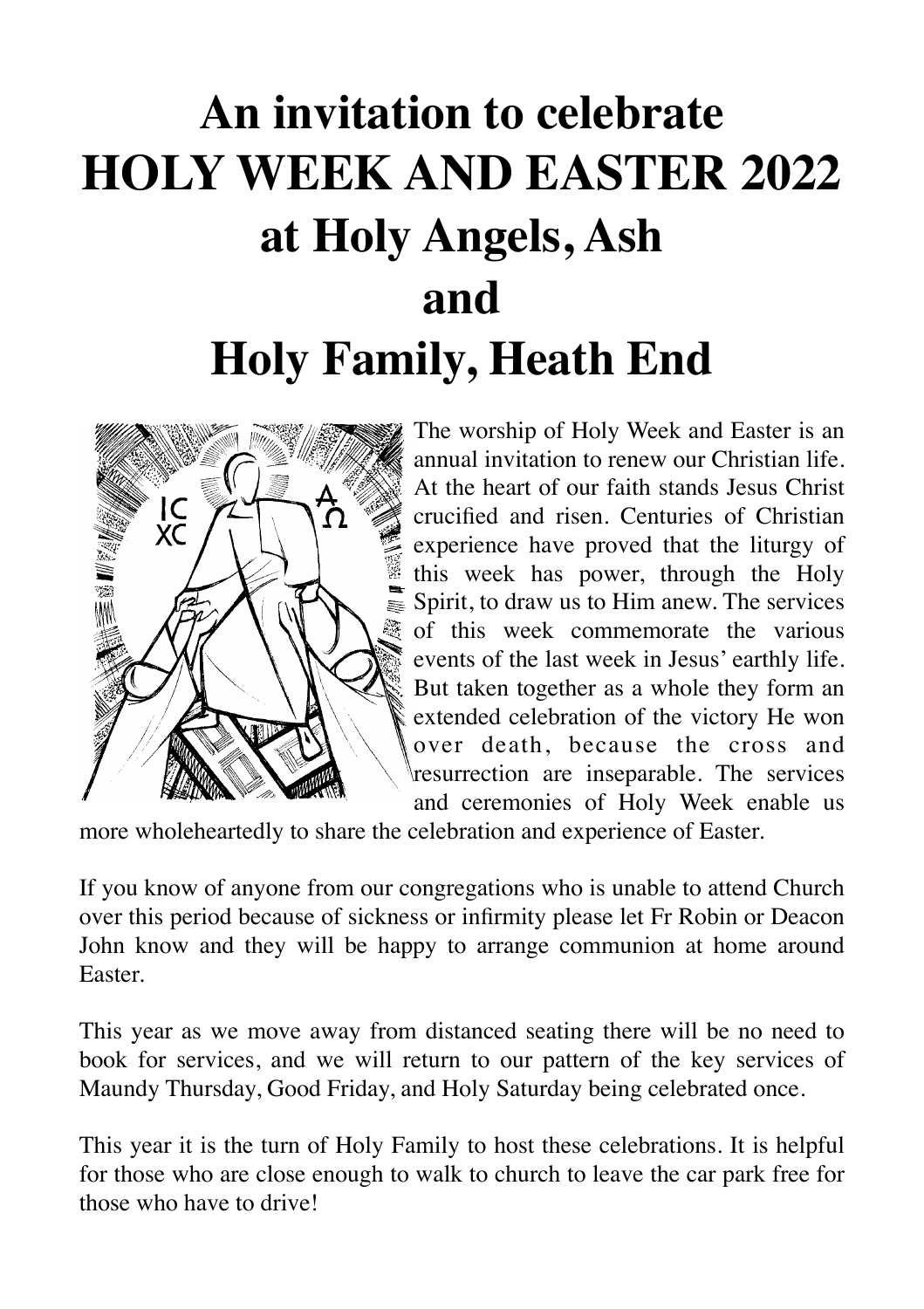# **SACRAMENT OF RECONCILIATION**

The church expects us to make our confession at least once a year and b before the celebration of Easter is a good time to do this. Fr Robin will be available to hear confessions after the masses on Monday, Tuesday  $\&$ Wednesday of Holy Week, after the Office on Holy Saturday and by appointment throughout the week.

# **CHILDREN**

Children are very welcome at all our services. They are part of our community and we encourage you to relax with them and let them join in in their own way. We don't expect them to behave like adults! In addition the Way of the Cross on Good Friday is particularly aimed at children. Older children may also find the Easter Vigil service different and interesting.

# **PALM SUNDAY (10th April)**

"Hosanna to the Son of David. Blessed is he who comes in the name of the Lord."

## **HA 5.30pm SATURDAY VIGIL MASS**

## **HF 9.15am MASS AND DISTRIBUTION OF PALMS**

## **HA 11.00am MASS AND DISTRIBUTION OF PALMS**

On Palm Sunday the Church commemorates Christ's entry into Jerusalem to accomplish His saving work by dying and rising again. The liturgy of the day has two distinctive features, the PALM GOSPEL (we are unable to have a procession this year) and the reading of the PASSION GOSPEL.

# **MONDAY 11th April – WEDNESDAY 13th April**

*There will be mass every day to enable us to prepare for the Three Holy Days.*

| <b>Monday</b> | <b>HA 9.30am</b>    |
|---------------|---------------------|
| Tuesday       | <b>HF</b> 9.30am    |
|               | Wednesday HA 9.30am |

# **THE THREE HOLY DAYS (TRIDUUM)**

As we come to the heart of the Christian year where we celebrate the death and resurrection of Christ we gather together across our two parishes. This is a perfect time to invite people to return to church, or to make the move from watching mass at home to returning to church yourself.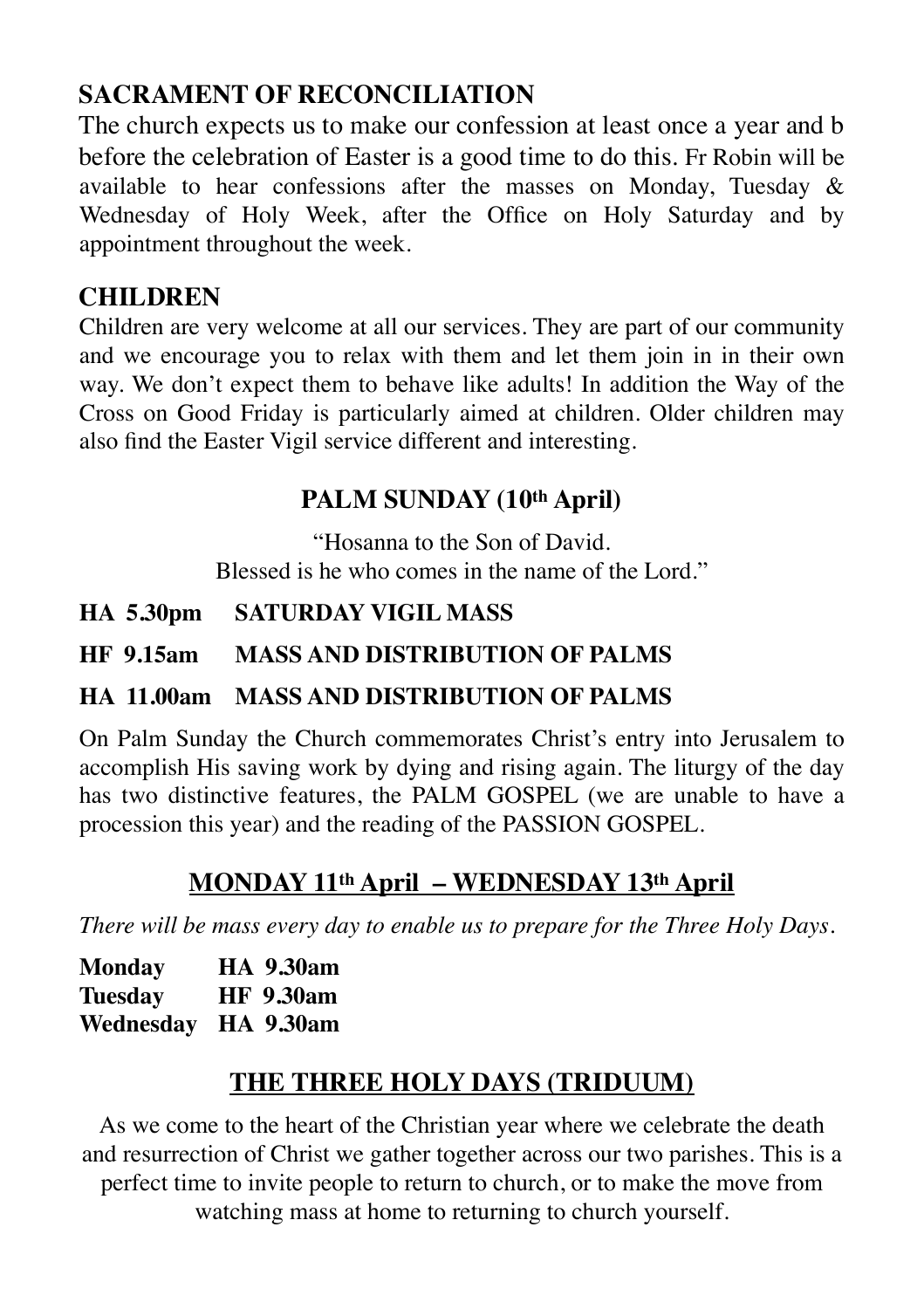## **MAUNDY THURSDAY (14th April)**

*"Where charity and love are, there is God."*

#### **HF 7.30pm MASS OF THE LORD'S SUPPER** *followed by Watch at the Altar of Repose until Midnight.*

Maundy Thursday marks a new beginning – the beginning of the end. From this point on, our Christian worship is a continuous unity through to Easter, the TRIDUUM or THREE DAYS.

At the end of the Mass the Blessed Sacrament is reserved for our communion on Good Friday. THE ALTAR OF REPOSE, where the Lord is placed, becomes our Gethsemane, where Jesus asks us to watch with Him and pray. Everyone present is urged to keep watch with Jesus for a time either at the end of the service or later in the evening.

# **GOOD FRIDAY (15th April)**

*"We adore you, O Christ, and we bless you, because by your holy cross you have redeemed the world."*

| HA 9.15am             | <b>Walking the Way with Jesus</b><br>A children's version of the Stations of the Cross                                                                                                                           |
|-----------------------|------------------------------------------------------------------------------------------------------------------------------------------------------------------------------------------------------------------|
| 10.30am               | <b>United Service of Witness at Ash Wharf.</b><br>We gather outside St Peter's Church, Ash at 10.00 a.m. to<br>walk together to the service. There is also a children's<br>workshop in St Peter's Church Centre. |
| 12.00 <sub>noon</sub> | <b>Farnham walk of Witness begins from Hart car park.</b>                                                                                                                                                        |

## **HF 3.00 p.m. THE LITURGY OF THE LORD'S PASSION**

THE LITURGY is the most important worship of Good Friday and should be our priority over attendance at other services. The theme of this day's worship is the Crucified Lord.

Good Friday is a Day of Fasting and Abstinence. We are encouraged to enter into the solemn mood of the day by eating and drinking less and more simply – and by abstaining from meat. A good rule is one meal and two snacks during the day. The Fast should properly extend until the Easter Vigil.